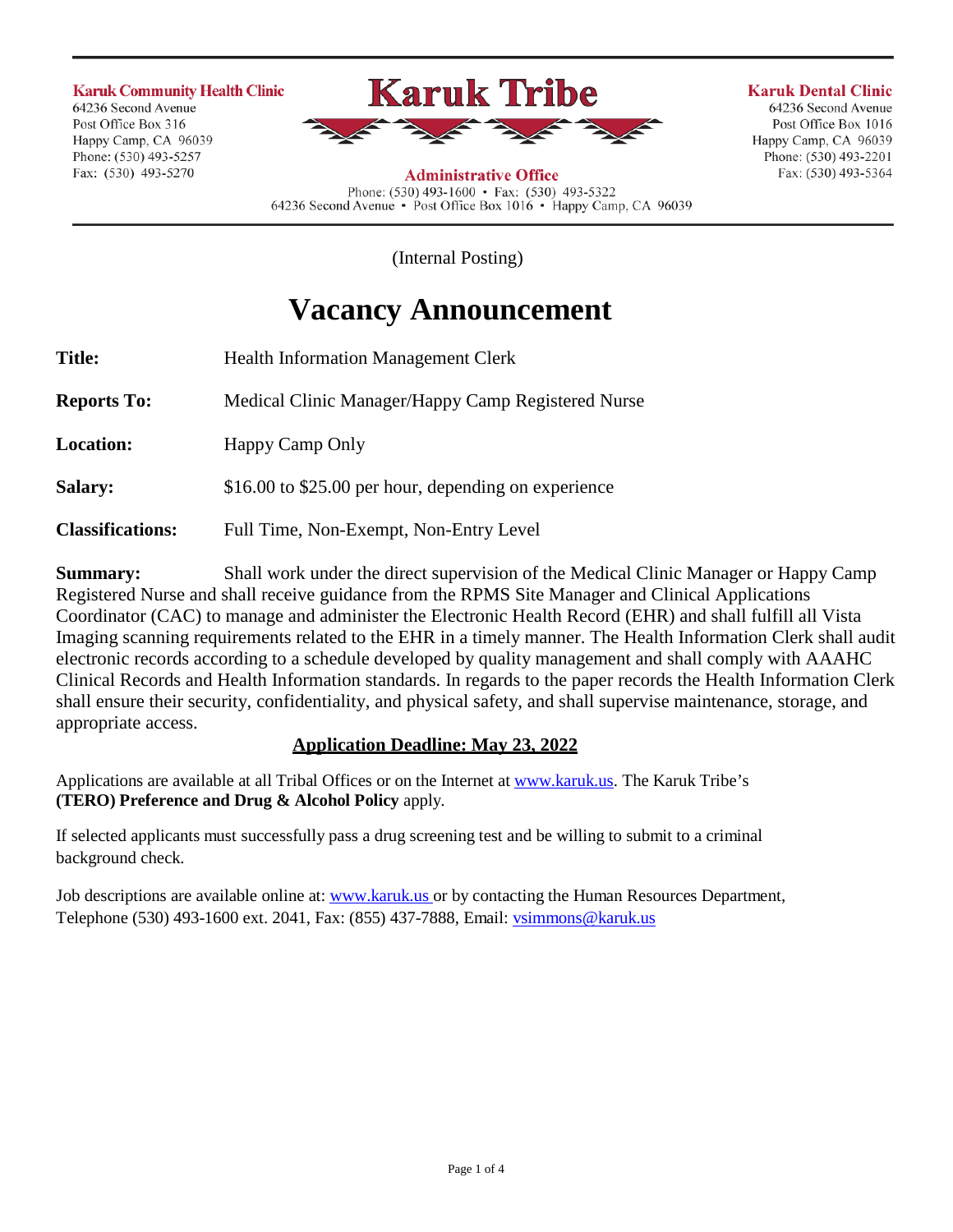#### **POSITION DESCRIPTION**

| <b>Title:</b>           | <b>Health Information Management Clerk</b>           |
|-------------------------|------------------------------------------------------|
| <b>Reports To:</b>      | Medical Clinic Manager/Happy Camp Registered Nurse   |
| <b>Location:</b>        | Happy Camp Only                                      |
| <b>Salary:</b>          | \$16.00 to \$25.00 per hour, depending on experience |
| <b>Classifications:</b> | Full Time, Non-Exempt, Non-Entry Level               |

**Summary:** Shall work under the direct supervision of the Medical Clinic Manager or Happy Camp Registered Nurse and shall receive guidance from the RPMS Site Manager and Clinical Applications Coordinator (CAC) to manage and administer the Electronic Health Record (EHR) and shall fulfill all Vista Imaging scanning requirements related to the EHR in a timely manner. The Health Information Clerk shall audit electronic records according to a schedule developed by quality management and shall comply with AAAHC Clinical Records and Health Information standards. In regards to the paper records the Health Information Clerk shall ensure their security, confidentiality, and physical safety, and shall supervise maintenance, storage, and appropriate access.

#### **Responsibilities:**

- 1. Shall consistently maintain the confidentiality, security and physical safety of all (electronic and paper) patient health records.
- 2. Shall scan all non-electronic patient data into health record which may include records from outside providers, DEA scripts, release of information, and consultant reports.
- 3. Shall scan and send electronically all patient data (consultant reports, EKG's, hospital reports, etc.) received to the provider for signing.
- 4. Shall respond to release of records or information in accordance with policy and procedures and maintain a record of all documents released.
- 5. Shall supervise the collection, processing, maintenance, storage, timely retrieval, distribution, and appropriate access to the paper records.
- 6. Shall complete Incident Reports on missing records.
- 7. Shall log health records in and out per request of persons with a need to know, or of any transfers.
- 8. Shall comply with AAAHC Clinical Records and Health Information standards.
- 9. Shall comply with applicable federal, state, and local regulations (i.e. HIPAA, HITEC).
- 10. Shall audit electronic records and report findings to the ACQI Committee according to a schedule developed by quality management.
- 11. Shall attend all Medical Records meetings and actively participate in discussions.
- 12. Shall provide backup for other front office activities.